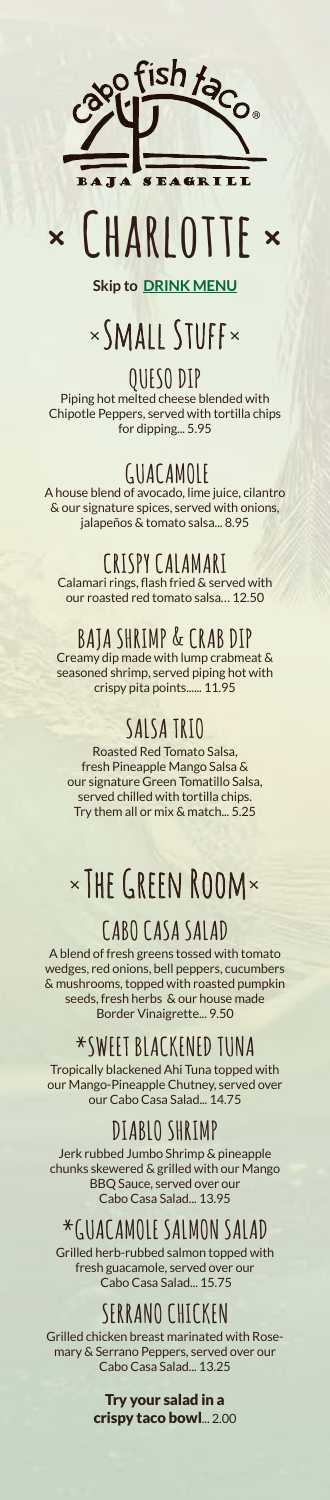# ×The Taco Stand× **Served with your [choice of side](#page-3-0)**

# ×Cabo Signature Tacos×

**YOUR CHOICE OF:** A Baja specialty! Two flour tortillas stuffed with cabbage, tomato, guacamole, cheese & finished with our Cilantro White Sauce.

**BEER-BATTERED TOFU**... 10.95 **GRILLED SERRANO CHICKEN**<sub>... 11.95</sub> **BEER-BATTERED WHITE FISH**... 11.95 **BEER-BATTERED SHRIMP**... 12.50 **GRILLED STFAK** 12.95 **CRISPY CALAMARI** ... 13.25 **BLACKENED MAHI-MAHI**... 12.95 **\*GRILLED LEMON AHI TUNA**... 13.50 **\*GRILLED SALMON**... 13.75

# ×Cabo Specialty Tacos×

### **THAI CHILI TOFU TACOS**

Beer battered tofu topped with our Sweet Thai Chili Sauce,stuffed with guacamole, fresh greens,tomato & mixed cheese... 12.25

#### **BBQ MAHI-MAHI TACOS**

Grilled Mango BBQ Mahi-Mahi with Mexi slaw, tomato, guacamole & mixed cheese, finished with our Cilantro White Sauce... 13.50

## **LEMON GRILLED SHRIMP TACOS**

Lemon-grilled shrimp, stuffed with guacamole, pickled onion, fresh greens, tomato & mixed cheese, finished with our Cilantro White Sauce... 12.95

## **CALAMARI FRITOS TACOS**

Flash fried Calamari rings topped with our Roasted Red Pepper Tomato Salsa stuffed with Mexi slaw, guacamole, & mixed cheese... 13.50

### **\*CARNE ASADA TACOS**

Grilled steak sautéed in a roasted tomato sauce with peppers and onions, stuffed with guacamole, tomato, mixed cheese & fresh greens... 13.25

## **\*HONEY SOY GLAZED SALMON TACOS**

Grilled salmon tossed with our Honey Soy Glaze, stuffed with mixed greens, guacamole, tomato & mixed cheese, finished with our Honey Wasabi Sauce... 13.95

## **SOY GINGER SHRIMP TACOS**

Beer battered shrimp tossed in our Soy Ginger Glaze, stuffed with lettuce, tomato, guacamole & mixed cheese, finished with sesame seeds & scallions... 13.25

#### **\*TAVARUA (TAV-A-ROO) TUNA TACOS**

Blackened lemon rubbed Ahi tuna in a Kiwi-Pineapple Fajita Sauce, stuffed with fresh greens, tomato, guacamole & mixed cheese, topped with our Honey Wasabi Sauce... 13.95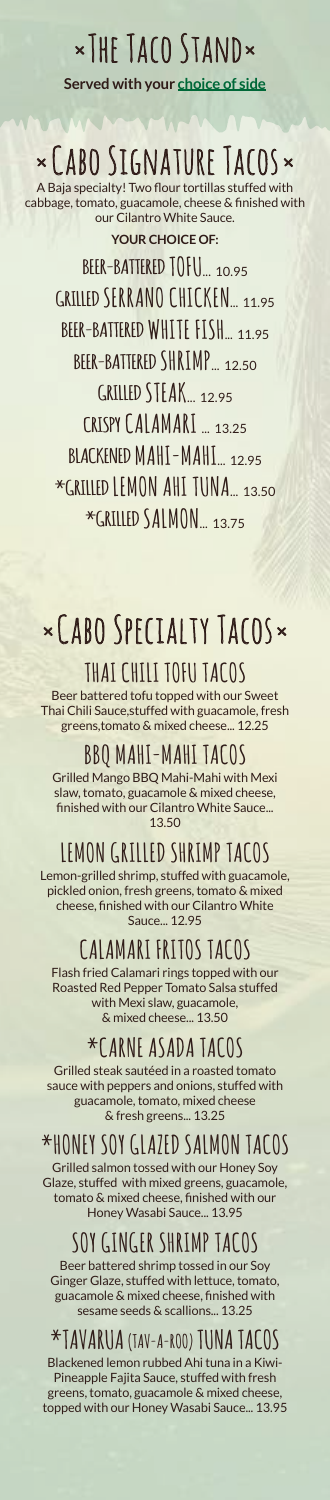# Roadside Wraps & Burritos

**Served with your [choice of side](#page-3-0)**

#### **SOUTHWEST CHICKEN WRAP**

Cool herb rubbed chicken wrapped with guacamole, fresh greens, tomato salsa & mixed cheese, finished with our Southwest Aioli... 11.95

#### **THAI SHRIMP WRAP**

Blackened shrimp wrapped with guacamole, fresh greens, pickled onions, carrots, celery, cucumbers, tomato & mixed cheese, finished with our Thai Chili Sauce... 13.25

#### **BAJA VEGGIE WRAP**

Bell peppers, red onions, roasted red peppers, mushrooms, cucumbers, fresh greens, tomato, guacamole & mixed cheese, finished with our Southwest Aioli... 10.95 add **Tofu** \$2.00

#### **\*CARNE ASADA BURRITO**

Grilled steak sautéed in a roasted red tomato sauce with peppers & onions, wrapped with refried beans, rice, guacamole & mixed cheese, finished with Southwest Aioli... 13.25

#### **\*EPIC TUNA BURRITO**

Grilled Ahi Tuna wrapped with black beans, rice, guacamole, roasted red pepper & mixed cheese, finished with our Cilantro White Sauce... 13.95

#### **SHRIMP & CHICKEN BURRITO**

Blackened shrimp & seasoned chicken wrapped with black beans, rice, roasted red peppers guacamole & mixed cheese, finished with our Cilantro White Sauce... 13.25

#### **BURRITO VERDE**

Sautéed fresh seasonal veggies, mushrooms & onions, wrapped with black beans, rice, roasted red peppers, guacamole & mixed cheese, finished with our Cilantro White Sauce... 12.50 add **Tofu** 2.00

#### **\*HONEY WASABI TUNA BURRITO**

Grilled Ahi Tuna wrapped with rice, mushrooms, carrots, celery, onions, peppers, tomato & mixed cheese, finished with our Honey Wasabi Sauce... 13.95

#### **MEXI-MAHI BURRITO**

Grilled Mahi- Mahi sautéed in a green tomatillo sauce with peppers and onions wrapped with avocado, refried beans, rice, cheese, and our Southwest Aioli sauce.... 13.25

# ×Quesadillas×

Grilled flour tortilla, sautéed peppers, onions, Monterey Jack & Cheddar Cheese. add Pineapple 1.00

**SHRIMP** 12.75

12.95

**STEAK CHICKEN SPINACH CHEESE** 11.95

11.25

10.25

# ×Big Swells× **ROSARITA FAJITAS**

Sautéed bell peppers & onions in our unique Kiwi-Teriyaki Fajita Sauce served with rice, mixed cheese, fresh greens, tomato salsa & sour cream. You wrap em'.

**Chicken** 14.50 \***Steak** 15.25 **Shrimp** 14.95 **Veggie** 12.25 **add Tofu** 2.00

## **BAJA BOWLS**

A huge taco bowl stuffed with seasoned rice, black beans & sautéed seasonal veggies served with your choice of Grilled:

**Chicken** 14.25 \***Steak** 15.25 **Shrimp** 14.95 \***Tuna** 15.75 \***Salmon** 15.75 **Tofu** 11.95

## **RASTA PASTA**

Jerk Chicken & jumbo shrimp tossed with bow-tie pasta, red & green bell peppers, pineapple chunks, squash, zucchini & red onions in a pineapple cream sauce... 17.25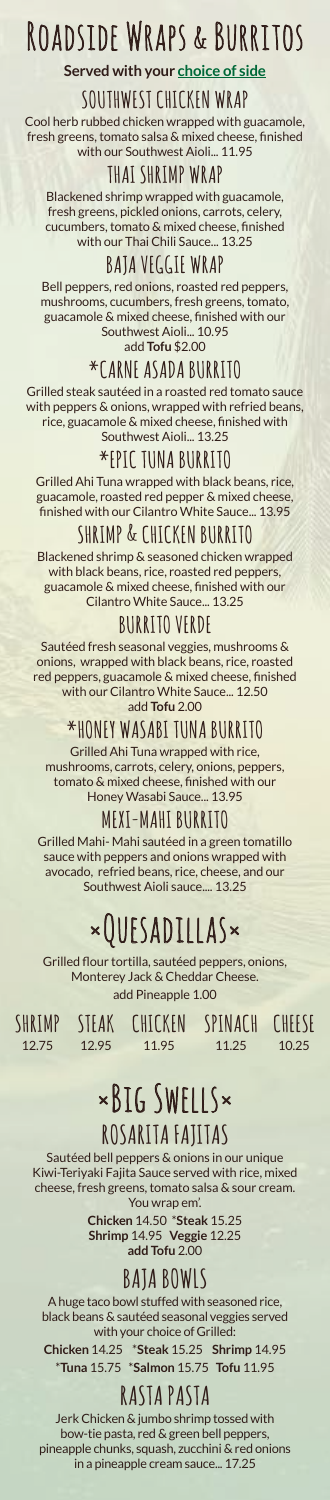<span id="page-3-0"></span> $x$  $\left\{\right]\right\}$ **MODELO REFRIED BEANS BLACK BEANS & RICE BAJA RICE MEXI SLAW JALAPEÑO CHEDDAR MASHERS AVOCADO PASTA SALAD**

# $\times$  BELLYWASHERS  $\times$

**Coke | Diet Coke | Sprite Ginger Ale | Pink Lemonade Sweet/Unsweetened Tea | Coffee/Decaf** 3.50

**Juices: Orange | Pineapple | Cranberry | Grapefruit Milk | Limeade | Shirley Temple** 4.00





[www.cabofishtaco.com](https://www.cabofishtaco.com/charlotte/) 3201 North Davidson StreetCharlotte NC

# [\(704\) 332-8868](tel:7043328868)

**OPEN 7 DAYS A WEEK! SUN. - THURS. 11:00 AM - 10:00 PM FRI. - SAT. 11:00 - 11:00 PM** 

 $^\ast$ We use the freshest ingredients. Seafood such as tuna or othe seasonal selections may be ordered to temperature. Please be aware that consuming raw or uncooked meats, poultry, seafood, shellfish, or eggs may increase your risk of foodborne illness. Especially, if you have certain medical conditions.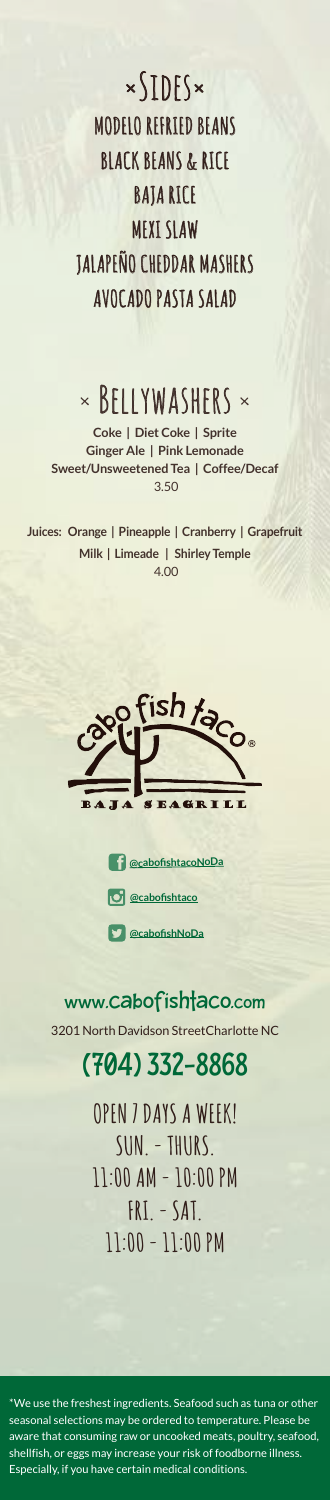

# <span id="page-4-0"></span>**× CABO'S MARGARITAS ×**

Surf's Up! Try any of these versions of a classic margarita made with our very own fresh, homemade sweet and sour mix!

# **EL CHEAPO**

Low on funds? Not to worry… drink'em like the Baja locals do: fresh, tasty & super-easy on the pockets. 7 / 13

# **THE ORIGINAL CABORITA**

A new tradition. Our casa margarita blends Sauza Gold tequila, triple sec, OJ, and fresh house mix. 8 / 15

### **THE CABORITA SLIM**

All the taste while watching your waist, this responsible margarita blends 100% Blue Agave Lunazul Blanco tequila, triple-sec, fresh lime juice & a splash of soda water. 9 / 17

#### **CONGELADO**

If you like your margaritas frozen, this is the drink for you. A perfect, icy blend of Montezuma Gold Tequila, triple sec, and house mix. Seasonal Varieties on rotation. 8 / 15

# **AZULARITA**

Try something new…it's blue. Made with Sauza Extra Gold Tequila, Blue Curacao, Pineapple juice & our house mix. 9 / 17

## **POMEGRANATE MARGARITA**

A refreshingly cool and tangy variation of our original margarita. A unique combination of Sauza Extra Gold tequila, Pama Liqueur & our fresh house mix. 10 / 19

## **QUEEN CITY MARGARITA**

Put a twist on the original margarita featuring Lunazul Blanco Silver tequila, triple Sec, blood orange purée and our house mix with a splash of Sprite. 9 / 17

# **JALARITA**

Turn up the heat with this crisp, spicy margarita with Hornitos Reposado tequila muddled with fresh jalapenos, Triple Sec and our house sweet and sour mix. 11 / 21

# **SILVER SURFER**

This one is for adventurers and superheroes… a brave combination of Lunazul Blanco tequila, DeKuyper O3, house mix and an extra squeeze of lemon. 11 / 21

### **NECTAR OF THE GODS**

Our heavenly margarita. A divine combination of Hornitos Plato tequila, Grand Marnier & our signature mix. 14 / 27

## **PERFECT WAVE**

It's what we have all been searching for. Experience our finest margarita. Homemade sweet and sour mix, Hornitos Cristalino Anejo tequila and the perfect amount of Cointreau & Grand Marnier. 15 / 29